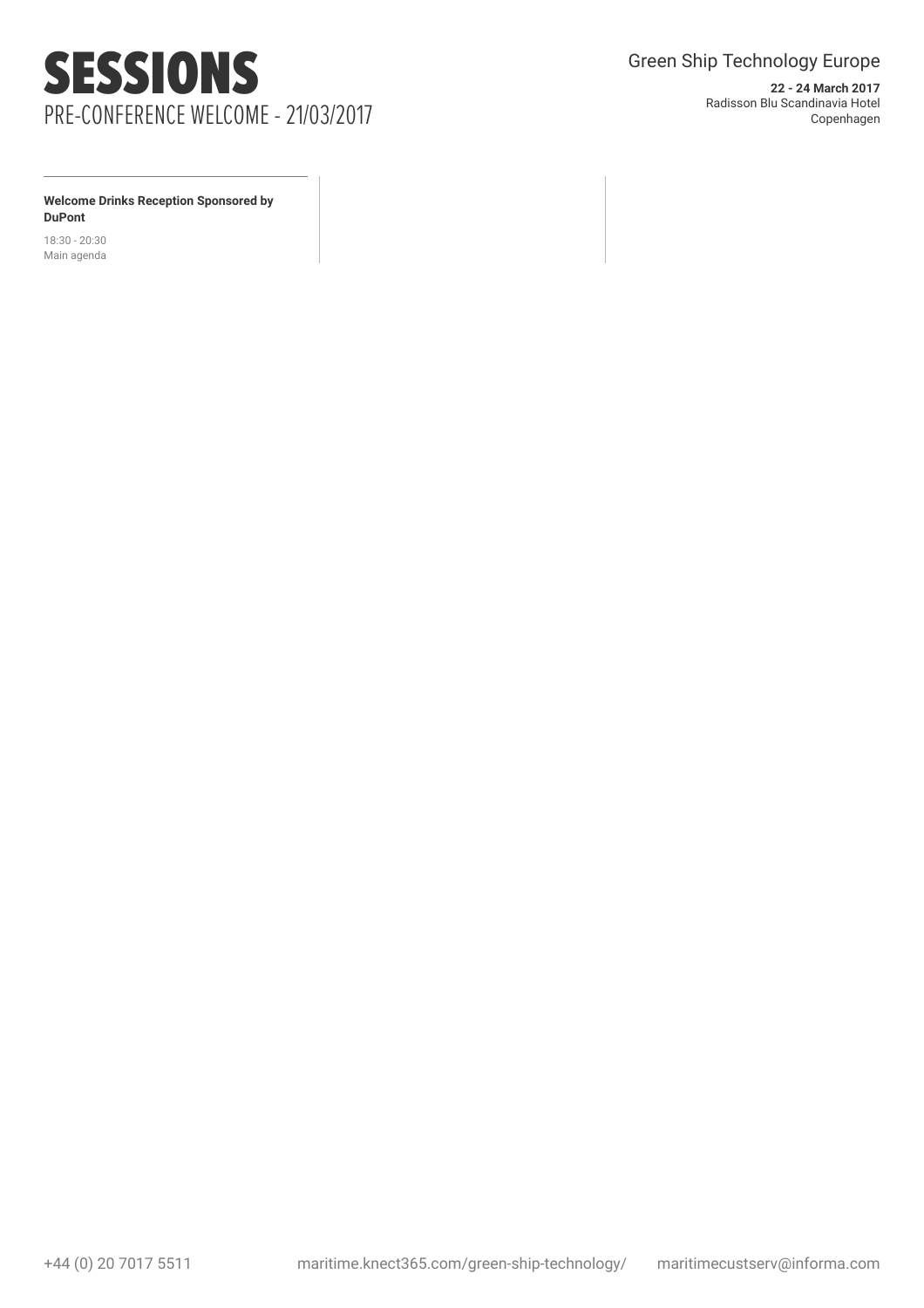# SCHEDULE PRE-CONFERENCE WELCOME - 21/03/2017

| <b>TIME</b> | <b>MAIN AGENDA</b>                                          |
|-------------|-------------------------------------------------------------|
| 18:00       | <b>18:30</b> - Welcome Drinks Reception Sponsored by DuPont |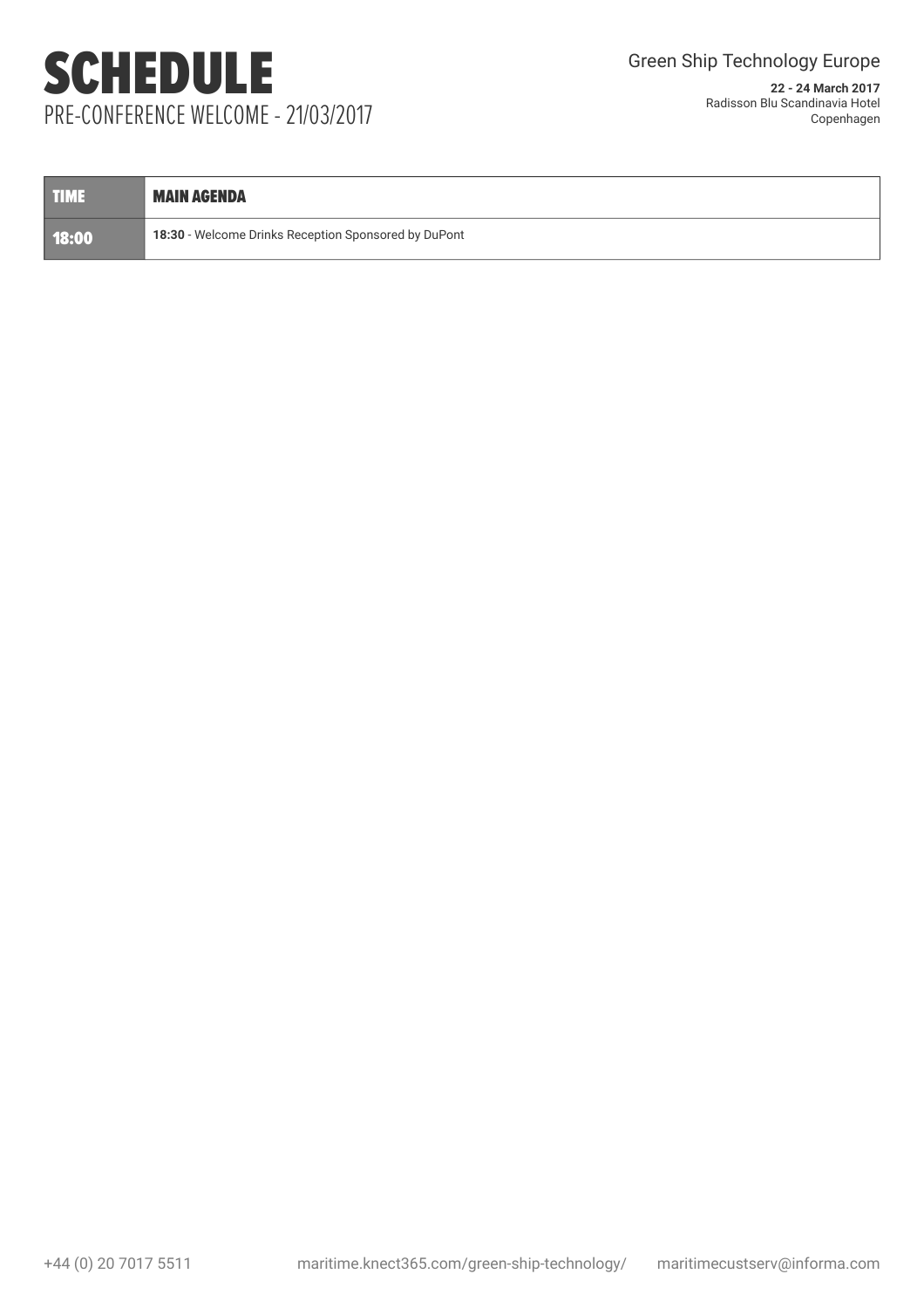# SESSIONS DAY 1 - 22/03/2017

### Green Ship Technology Europe

**22 - 24 March 2017** Radisson Blu Scandinavia Hotel Copenhagen

#### **Registration**

08:15 - 09:00 Main agenda

#### **Chairman's Introduction**

09:00 - 09:05 Main agenda

#### **Keynote Address: Results from MEPC70**

09:05 - 09:30 Main agenda

#### **Participants**

Edmund Hughes, Head, Air Pollution and Energy Efficiency, Marine Environment Division, IMO

#### **Preparing for 2020; are we ready for the global sulphur cap?**

09:30 - 10:05 Main agenda

#### **Participants**

Anna Larsson, Global Head of Sustainability, Vice President, Wallenius Wilhelmsen Logistics and Chair, Trident Alliance

Peter Krog-Meyer, Senior Adviser, Danish Maritime Authority

#### **Implementation of the EU MRV: finalising the details**

10:05 - 10:30 Main agenda

#### **Participants**

Heiko Kunst, DG Climate Action, European Commission

#### **Morning Coffee and Networking Break**

10:30 - 11:15 Main agenda

#### **Chairman's Introduction**

11:15 - 11:20 Stream 1: Air Emissions

#### **Chairman's Introduction**

11:15 - 11:20 Stream 2: Ballast Water & Waste Management

#### **Participants**

Jon Stewart, President, International Maritime Technology Consultants

#### **How can we accelerate the use of LNG as ship's fuel?**

#### $11:20 - 12:00$

Stream 1: Air Emissions

- Overcoming the challenges for LNG as a ship's fuel
- Managing the transition to LNG bunkering in ports
- Streamlining regulation

#### **Participants**

Anna Apostolopoulou, Poseidon Med II Project Manager, on behalf of Lloyd's Register, Piraeus BDT, Marine and Offshore, Hellenic Lloyd's S.A.

Tom Strang, Senior Vice President, Maritime Affairs, Carnival Corporation & plc

Juan Carbayo Puig, Business Development Manager, Cepsa Gas Comercializadora S.A.

#### **Ballast Water Convention Ratification; what's next for the industry?**

11:20 - 12:00

Stream 2: Ballast Water & Waste Management

- What are the key requirements to be compliant? • Where do the issues lie between IMO and US regulations?
- How well prepared is the industry to meet the compliance deadline?

#### **Participants**

Peter Lundahl Rasmussen, Senior Marine Technical Officer/BIMCO Shipping KPI Manager, BIMCO

#### **Retrofit guidance: is your vessel ready for LNG and alternative fuels?**

12:00 - 12:20 Stream 1: Air Emissions

• Assessing costs and benefits for retrofitting • Is it better to scrap and build new LNG ready vessels?

#### **Participants**

#### **Revisions of the Guidelines (G8): what impact has MEPC70 had?**

12:00 - 12:20

Stream 2: Ballast Water & Waste Management

- What have been the major changes introduced by the revision?
- How will these affect different industry stakeholders?

#### **Participants**

Sahan Abeysekara, Lead Specialist, Engineering Systems, Lloyd's Register

#### **Networking Lunch**

12:20 - 13:40 Main agenda

#### **Developing a simultaneous NOx and SOx abatement system**

13:40 - 14:00 Stream 1: Air Emissions

- Analysing after treatment of marine engine exhaust gas
- Managing oxidation process of exhaust gas with a scrubber system

#### **Participants**

Hee Jun Park, Samsung Heavy Industries

#### **Q&A Panel: Meet the Regulators**

13:40 - 14:20 Stream 2: Ballast Water & Waste Management

Take this opportunity to put your questions to the bodies responsible for enforcing ballast water management regulations.

#### **Participants**

#### **Case Study: Scrubbers in action**

14:00 - 14:30 Stream 1: Air Emissions

- Experience with the retrofit process
- Vessel operation following scrubber installation
- Predicted ROI and potential for hybrid conversion

#### **Participants**

Tim Reeve, Senior Project Manager, Maersk Line

#### **Case Study: Overcoming common issues with BWTS retrofits**

#### 14:20 - 14:40

Stream 2: Ballast Water & Waste Management

- Factors to be aware of when planning a retrofit project
- Challenges in treatment system installation
- Experience with BWTS operation

#### **Participants**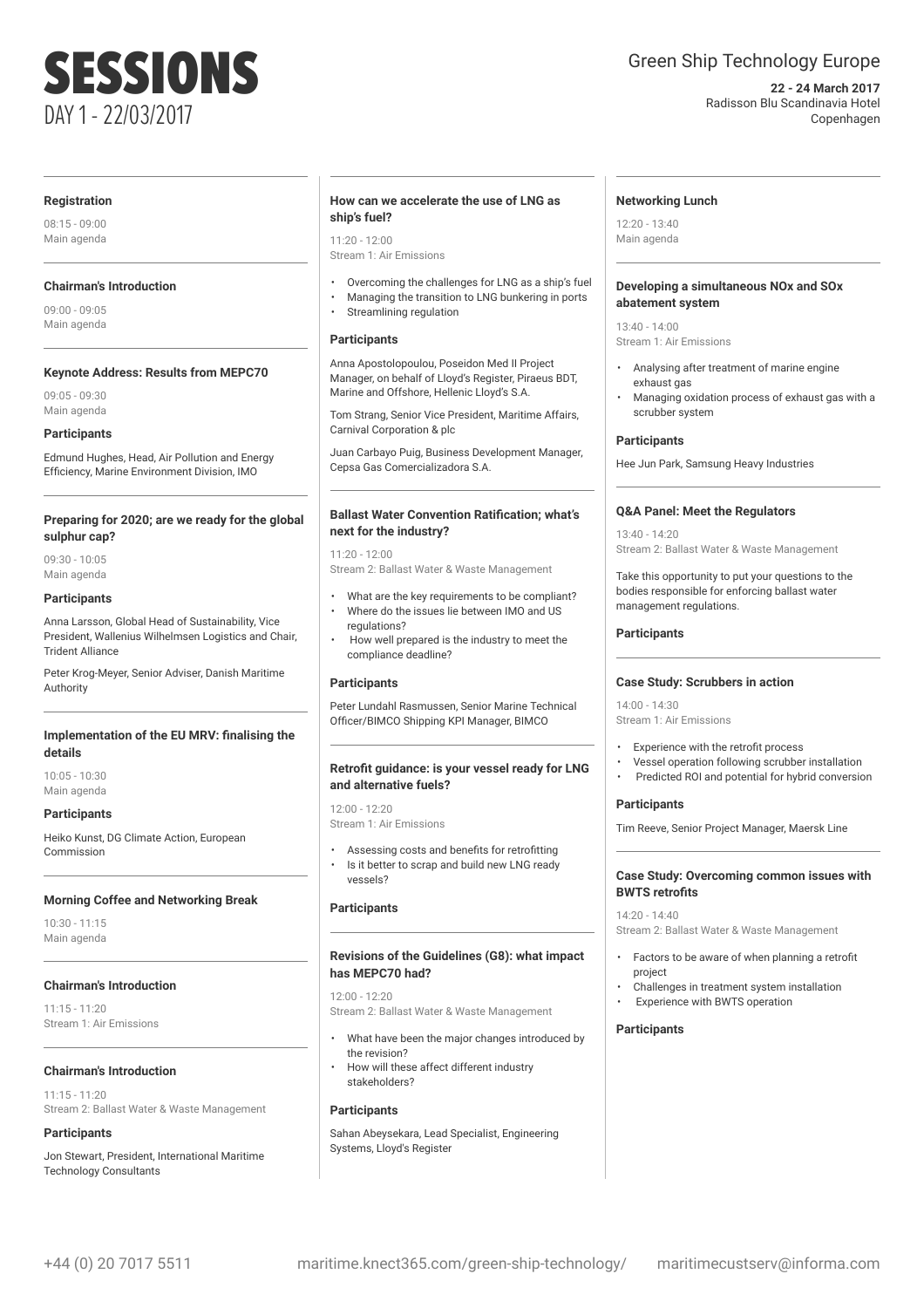### Green Ship Technology Europe

**22 - 24 March 2017** Radisson Blu Scandinavia Hotel Copenhagen

### SESSIONS DAY 1 - 22/03/2017

#### **Case Study: Application of membrane technology for scrubbers on a RoRo Vessel**

 $14.30 - 14.50$ Stream 1: Air Emissions

- Details of membrane technology
- Installation and commissioning on a RoRo vessel
- Data on exhaust emission and scrubber effluent

#### **Participants**

Thomas Gehring, VP Product Development, Ionada

#### **Shipboard waste: highlighting concerns under MARPOL**

14:40 - 15:10 Stream 2: Ballast Water & Waste Management

- What are the responsibilities of stakeholders under international regulations?
- How does implementation differ across locations?
- What are perceived to be the greatest challenges and costs associated with waste management?

#### **Participants**

David Condino, Office of Facility Compliance, US Coast Guard

#### **Afternoon Coffee and Networking Break**

15:10 - 15:45 Main agenda

#### **Scrubbers Roundtable Discussions**

15:40 - 16:20 Stream 1: Air Emissions

#### **Participants**

Laura Langh-Lagerlöf, Commercial Director, Langh Tech Oy Ab

#### **Port Spotlight: Understanding the role of ports in a sustainable maritime supply chain**

15:45 - 16:05 Stream 2: Ballast Water & Waste Management

- How to include shipping and ports in a holistic solution
- Examination of sustainability initiatives in 80 major seaports
- Potential for increased use of virtual arrival schemes

#### **Participants**

René Taudal Poulsen, Copenhagen Business School

Henrik Sornn Friese, Associate Professor, Copenhagen Business School

#### **How will the evolving business structures of cargo owners impact shipping?**

16:05 - 16:50

Stream 2: Ballast Water & Waste Management

- Cargo owner's adaptations in response to market demands
- Current trends in cargo shipments
- Implications for the shipping industry

#### **Case Study: Operating Vessels to comply with Tier III regulations**

16:20 - 16:40 Stream 1: Air Emissions

Experience from a first IMO Tier III compliant marine low speed dual fuel engine operation in the Baltic Sea

#### **Bending the Emission Curve: Sustainable Ship Design**

16:40 - 17:30 Stream 1: Air Emissions

- Application and improvement of current technology to reduce ship emissions
- New approaches to 'bending' the emission curve
- Considerations as to how the Green Ship of the Future should be designed

#### **Participants**

Moderator: Tristan Smith, UCL

#### **Practical Experience Session**

16:50 - 17:10

Stream 2: Ballast Water & Waste Management

#### **Participants**

Nicos Constantinou, Strategic Accounts Manager, Ecochlor

#### **Networking Drinks Reception**

17:30 - 19:30 Main agenda

#### **GST & Shipping2030 Awards & Gala Dinner**

20:00 - 23:00 Main agenda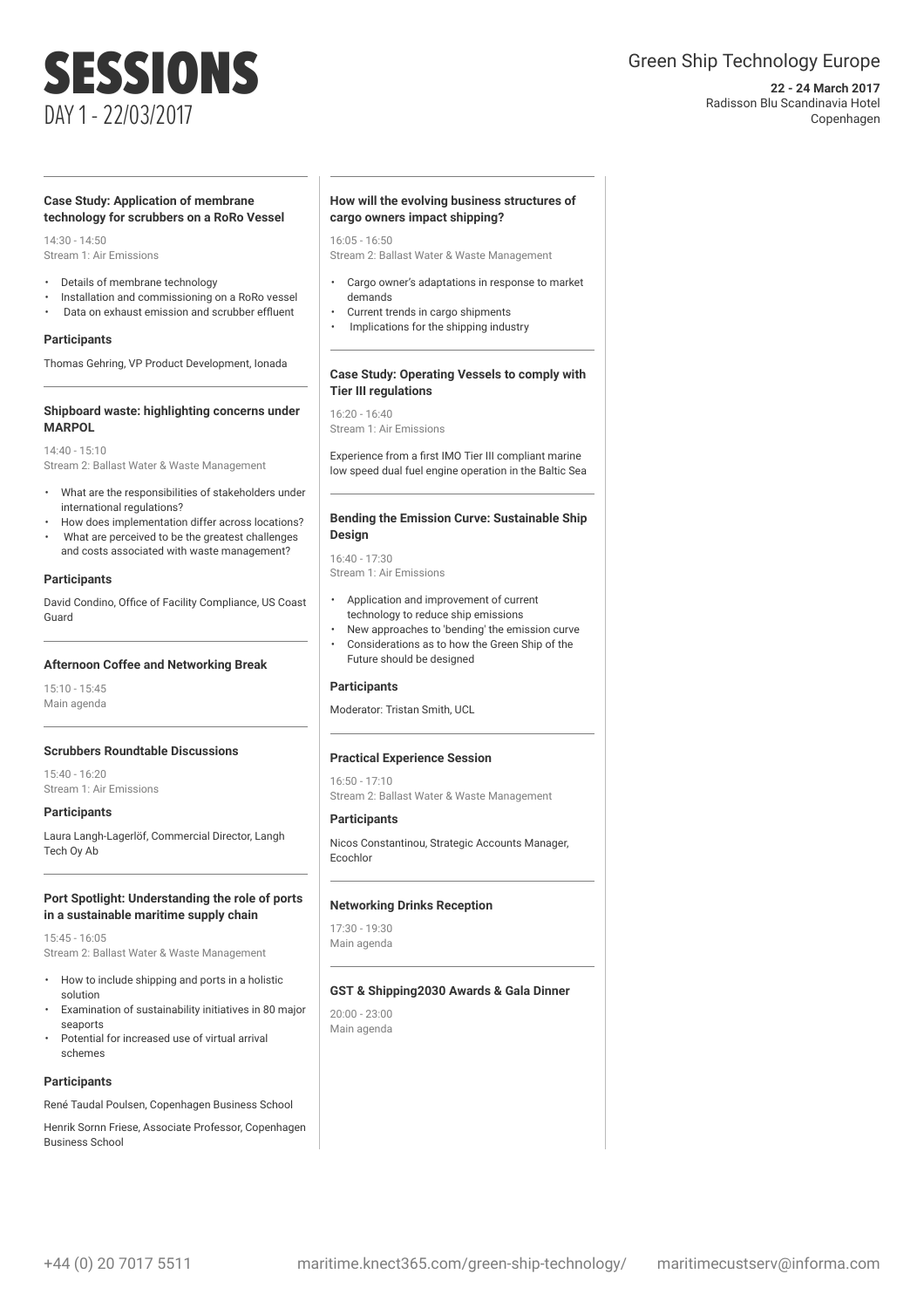# SCHEDULE DAY 1 - 22/03/2017

| <b>TIME</b> | <b>MAIN AGENDA</b>                                                                                                                                            | <b>STREAM 1: AIR EMISSIONS</b>                                                                                                                 | <b>STREAM 2: BALLAST WATER &amp;</b><br><b>WASTE MANAGEMENT</b>                                                                       |
|-------------|---------------------------------------------------------------------------------------------------------------------------------------------------------------|------------------------------------------------------------------------------------------------------------------------------------------------|---------------------------------------------------------------------------------------------------------------------------------------|
| 08:00       | 08:15 - Registration                                                                                                                                          |                                                                                                                                                |                                                                                                                                       |
| 09:00       | 09:00 - Chairman's Introduction<br>09:05 - Keynote Address: Results from<br>MEPC70<br>09:30 - Preparing for 2020; are we ready<br>for the global sulphur cap? |                                                                                                                                                |                                                                                                                                       |
| 10:00       | 10:05 - Implementation of the EU MRV:<br>finalising the details<br>10:30 - Morning Coffee and Networking<br><b>Break</b>                                      |                                                                                                                                                |                                                                                                                                       |
| 11:00       |                                                                                                                                                               | 11:15 - Chairman's Introduction<br>11:20 - How can we accelerate the use of<br>LNG as ship's fuel?                                             | 11:15 - Chairman's Introduction<br>11:20 - Ballast Water Convention<br>Ratification; what's next for the industry?                    |
| 12:00       | 12:20 - Networking Lunch                                                                                                                                      | 12:00 - Retrofit guidance: is your vessel<br>ready for LNG and alternative fuels?                                                              | 12:00 - Revisions of the Guidelines (G8):<br>what impact has MEPC70 had?                                                              |
| 13:00       |                                                                                                                                                               | 13:40 - Developing a simultaneous NOx<br>and SOx abatement system                                                                              | 13:40 - Q&A Panel: Meet the Regulators                                                                                                |
| 14:00       |                                                                                                                                                               | 14:00 - Case Study: Scrubbers in action<br>14:30 - Case Study: Application of<br>membrane technology for scrubbers on a<br><b>RoRo Vessel</b>  | 14:20 - Case Study: Overcoming common<br>issues with BWTS retrofits<br>14:40 - Shipboard waste: highlighting<br>concerns under MARPOL |
| 15:00       | 15:10 - Afternoon Coffee and Networking<br><b>Break</b>                                                                                                       | 15:40 - Scrubbers Roundtable<br><b>Discussions</b>                                                                                             | 15:45 - Port Spotlight: Understanding the<br>role of ports in a sustainable maritime<br>supply chain                                  |
| 16:00       |                                                                                                                                                               | 16:20 - Case Study: Operating Vessels to<br>comply with Tier III regulations<br>16:40 - Bending the Emission Curve:<br>Sustainable Ship Design | 16:05 - How will the evolving business<br>structures of cargo owners impact<br>shipping?<br>16:50 - Practical Experience Session      |
| 17:00       | 17:30 - Networking Drinks Reception                                                                                                                           |                                                                                                                                                |                                                                                                                                       |
| 18:00       |                                                                                                                                                               |                                                                                                                                                |                                                                                                                                       |
| 19:00       |                                                                                                                                                               |                                                                                                                                                |                                                                                                                                       |
| 20:00       | 20:00 - GST & Shipping2030 Awards &<br>Gala Dinner                                                                                                            |                                                                                                                                                |                                                                                                                                       |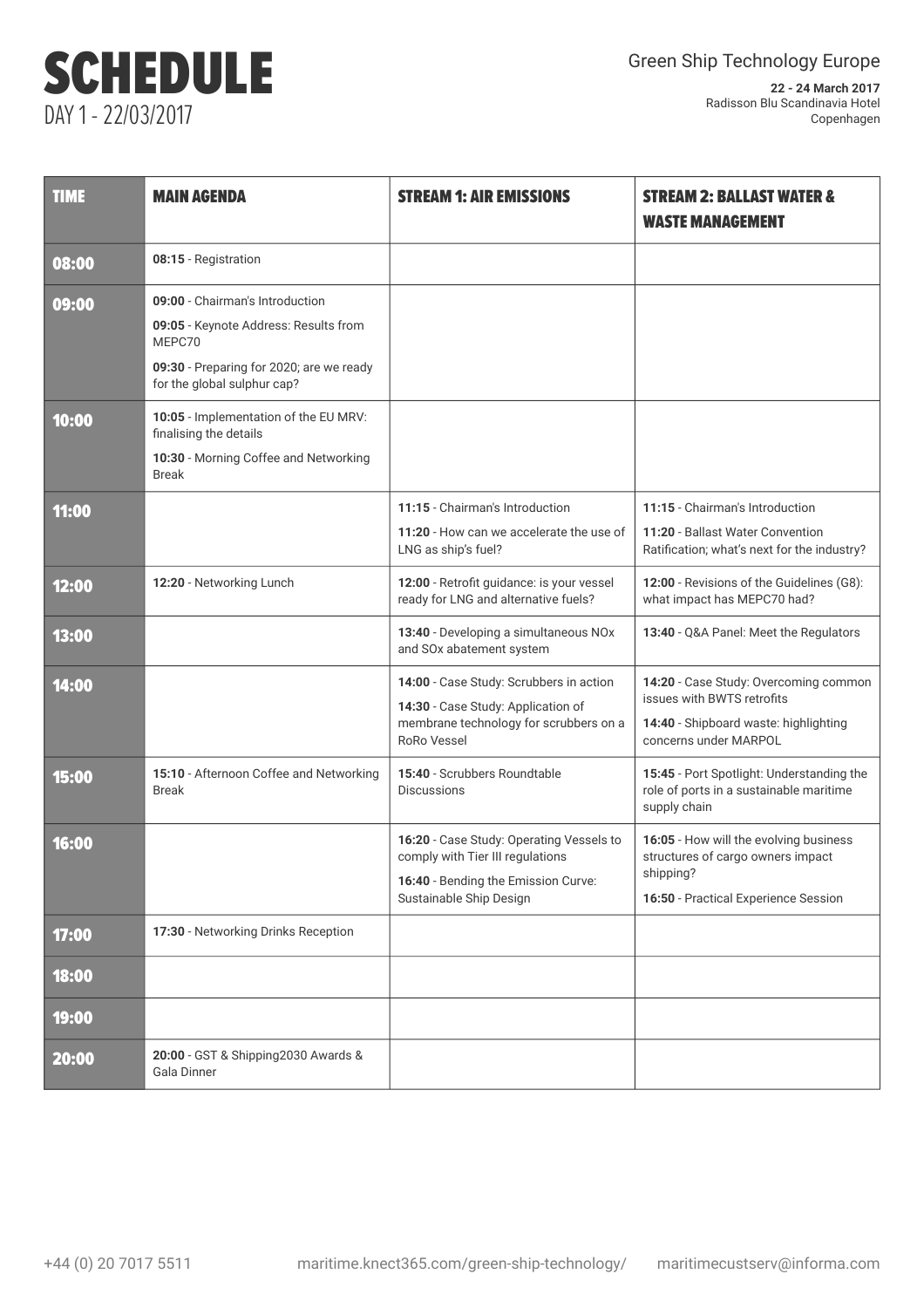# SESSIONS DAY 2 - 23/03/2017

### Green Ship Technology Europe

#### **22 - 24 March 2017** Radisson Blu Scandinavia Hotel Copenhagen

#### **Chairman's Opening and Day 1 Feedback**

09:15 - 09:25 Stream 1: Innovation in Green Ship Design and Marine Engineering

#### **Participants**

#### **Chairman's Opening and Day 1 Feedback**

09:15 - 09:25 Stream 2: Hull Coatings & Bio-fouling Management

#### **Participants**

Jon Stewart, President, International Maritime Technology Consultants

#### **Brainstorming session: What will the post 2020 ship look like?**

09:25 - 10:10 Stream 1: Innovation in Green Ship Design and Marine **Engineering** 

In this interactive session we will look at how we design and build vessels that will meet requirements from 2020. What will be the major adaptations and what new technologies will be included as standard?

#### **Participants**

#### **How will the Hull and Propeller Performance standard ISO 19030 operate in practice?**

09:25 - 10:00 Stream 2: Hull Coatings & Bio-fouling Management

#### **Case Study: Grimaldi Group's experiences of achieving carbon credits using hull coatings**

09:50 - 10:20 Stream 2: Hull Coatings & Bio-fouling Management

#### **Case study: Design for operation of hybrid technology**

10:00 - 10:20 Stream 1: Innovation in Green Ship Design and Marine Engineering

- Developing a green double ended ferry from initial concept to delivery
- Technical, operational and commercial rationale between the design top adopt diesel electric battery hybrid technology

#### **Participants**

David Wing, Senior Naval Architect, Houlder

#### **Practical experience with the application of green technology**

 $10:20 - 10:50$ Stream 1: Innovation in Green Ship Design and Marine Engineering

- **Air Lubrication**
- Flettner Rotors

#### **Participants**

Noah Silberschmidt, CEO, Silverstream

#### **Controlling and Managing Ships' Biofouling**

 $10:20 - 10:50$ Stream 2: Hull Coatings & Bio-fouling Management

#### **Morning Coffee and Networking Break**

10:50 - 11:35 Main agenda

#### **Chair's Introduction**

11:35 - 11:40 Breakout 1: Pushing the Green Agenda

#### **Participants**

Anne Katrine Bjerregaard, Head of Secretariat, Green Ship of the Future

#### **Chair's Introduction**

11:35 - 11:40 Breakout 2: Data Management & Vessel Tracking

#### **Chair's Introduction**

11:35 - 11:40 Breakout 3: Future of Smart & Green Ports

#### **Participants**

Sue Terpilowski OBE, Chairman of Ports Maritime and Waterways Forum, Chartered Institute of Transport

#### **Overcoming financial barriers; ensuring full integration of tech in shipping**

11:40 - 11:55 Breakout 1: Pushing the Green Agenda

- Communicating new technology and solutions to financiers and the marketplace with a Rotor Sail Case Study
- Measurements, analytics and third party verification
- Financing and leasing solutions

#### **Participants**

Tuomas Riski, CEO, Norsepower

Pekka Pakkanen, Product Manager, NAPA

#### **Standardisation of vessel performance data**

11:40 - 11:55 Breakout 2: Data Management & Vessel Tracking

- Why is it necessary to standardise performance data?
- In what ways do the performance systems on the market differ?
- In what ways will performance data be utilised in the future?

#### **Participants**

Jakob Buus Petersen, Director & Co-founder, VP Solutions

#### **The Move to 'Smart' Ports**

11:40 - 11:55 Breakout 3: Future of Smart & Green Ports

#### **The Green Coastal Shipping Programme: A new way to accelerate the green shift in shipping**

11:55 - 12:10 Breakout 1: Pushing the Green Agenda

- Joint programme between government and industry to revolutionise the way coast shipping operates
- Current and future pilots and activities
- Status and further plans of the programme • Financing issues

#### **Participants**

Narve Mjøs, Program Director, DNV GL

#### **Approaches to fuel data collection; are you using remote monitoring effectively?**

11:55 - 12:10

- Breakout 2: Data Management & Vessel Tracking
- Technologies used for fuel data collection
- Approaches to record keeping
- Potential applications for data collected

#### **How Will Digitisation Change Port Operations?**

 $11:55 - 12:10$ Breakout 3: Future of Smart & Green Ports

#### **Participants**

Sue Terpilowski OBE, Chairman of Ports Maritime and Waterways Forum, Chartered Institute of Transport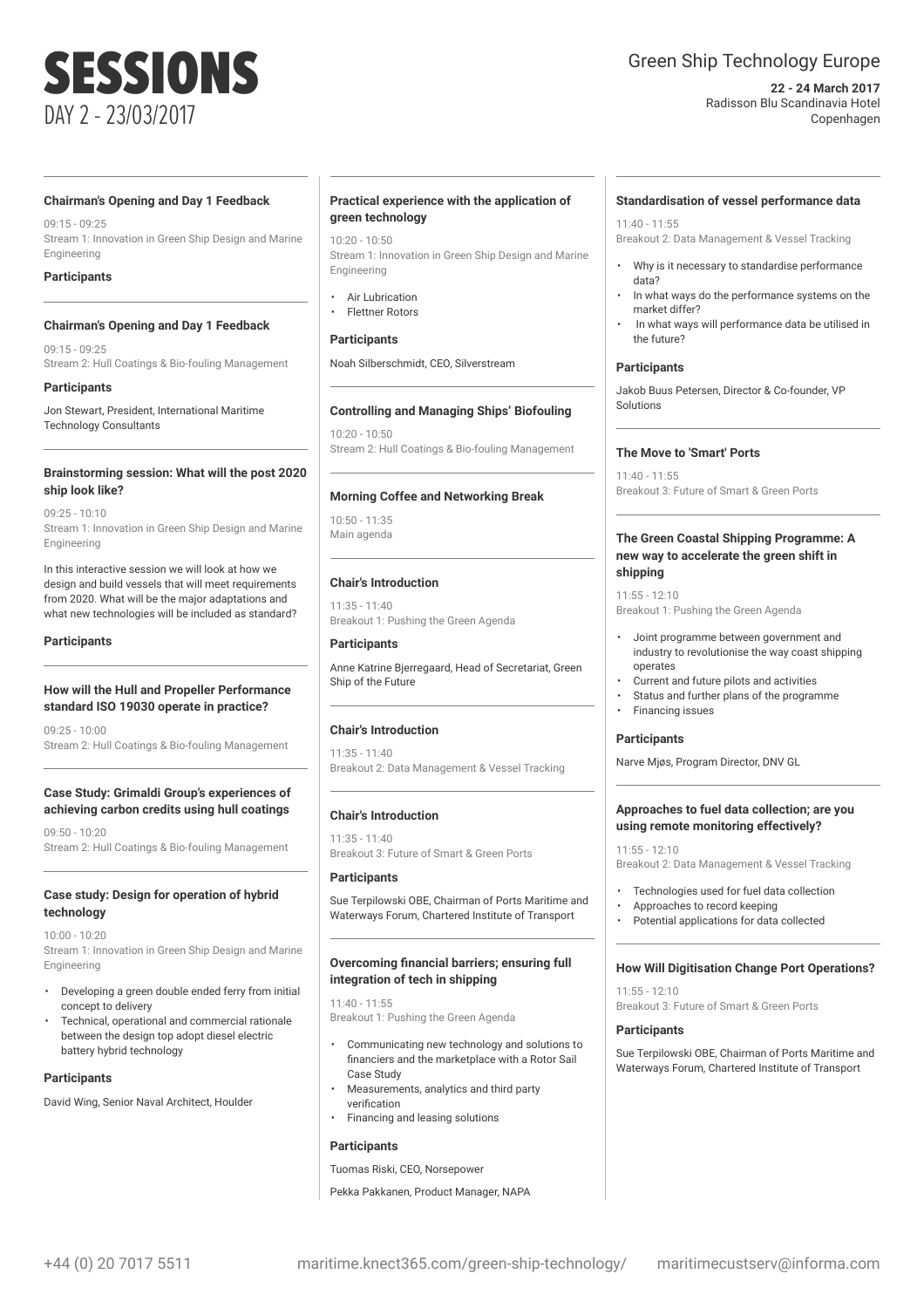# SESSIONS DAY 2 - 23/03/2017

#### **Looking to the future of battery Powered Vessels**

 $12.10 - 12.25$ Breakout 1: Pushing the Green Agenda

- How can energy efficiency onboard be improved with battery/stored powers?
- Is battery power a realistic option for primary power source?
- What is the realistic ROI for battery power?

#### **Participants**

Hans Thornell, Chairman, Echandia Marine

#### **Case Study: Switching to the new ISO 14001:2015 Environmental Management System**

12:10 - 12:25 Breakout 2: Data Management & Vessel Tracking

#### **Introducing Electric Bunkering Infrastructure: The ELEMED Project**

 $12.10 - 12.25$ Breakout 3: Future of Smart & Green Ports

- Establishing cold ironing and electric bunkering infrastructure in the eastern mediterranean Corridor
- Carrying out studies in Port of Limassol, Port of Piraeus, Port of Kyllini and Port of Koper
- Formulating a solid framework for regulation, safety and training processes

#### **Participants**

Panayiotis Mitrou, Technology and Innovation, Manager, Marine & Offshore, Business Development, Hellenic Lloyd's

#### **Case Study**

 $12.25 - 12.40$ Breakout 1: Pushing the Green Agenda

#### **Case Study**

12:25 - 12:40 Breakout 2: Data Management & Vessel Tracking

#### **Case Study**

 $12.25 - 12.40$ Breakout 3: Future of Smart & Green Ports

#### **Participants**

Bogdan Ołdakowski, Secretary General, Balitc Ports **Organization** 

#### **Q&A Panel**

12:40 - 13:10 Breakout 1: Pushing the Green Agenda

The presenters from each of the sessions will come together for a final question and answer session

#### **Q&A Panel**

12:40 - 13:10 Breakout 2: Data Management & Vessel Tracking

The presenters from each of the sessions will come together for a final question and answer session

#### **Q&A Panel**

12:40 - 13:10 Breakout 3: Future of Smart & Green Ports

The presenters from each of the sessions will come together for a final question and answer session

### **Networking Lunch**

13:10 - 14:20 Main agenda

#### **Optimising Fleet Operations: The Vessel Performance Decision Support Project**

14:20 - 15:20 Main agenda

In this session we will hear about the development of this modular based performance management system, sponsored by Innovation Fund Denmark, from the perspective of the 5 partners involved. topics will include:

- System application to optimise technical and operational performance of fleets
- Software development and available functionality
- Change management through KPI processes
- Ideas for continuation and results obtained thus far

#### **Participants**

Sverre Patursson Vange, Head of Performance Management, Lauritzen Kosan, J. Lauritzen A/S

Niels Hvid, Performance Manager, TORM A/S

Dr Niels Gorm Malý Rytter, Associate Professor, Ph.D. - Operations & Service Management, Department of Mechanical and Manufacturing Engineering, Aalborg University

Søren Hattel, Team Leader, Hydro and Aerodynamics, FORCE Technology

founder, VP Solutions

#### **Afternoon Coffee and Networking Break**

15:20 - 15:50 Main agenda

### Green Ship Technology Europe

**22 - 24 March 2017** Radisson Blu Scandinavia Hotel Copenhagen

#### **Financial and economic incentives for green shipping: how do they work, are they effective?**

 $15:50 - 16:10$ Main agenda

- In what ways are we incentivising implementation of green tech?
- What examples of green incentives can be seen in other industries?
- What financing options can we still explore?

#### **Participants**

Anna Larsson, Global Head of Sustainability, Vice President, Wallenius Wilhelmsen Logistics and Chair, Trident Alliance

#### **Navigating decarbonisation: setting the roadmap for managing shipping's 'fair share' of global emissions reduction**

16:10 - 16:50 Main agenda

- What are the different pathways ahead for the industry and what might they mean?
- Setting a baseline for emissions reduction targets • How do we design/build vessels for a net zero emissions future?

#### **Participants**

Tristan Smith, UCL

Ian Petty, Sustainable Shipping Initative

Maurice Meehan, EMEA, Transport and Logistics Lead, BSR

#### **Chairman's Remarks & Close of Conference**

16:30 - 16:40 Main agenda

Moderator: Jakob Buus Petersen, Director & Co-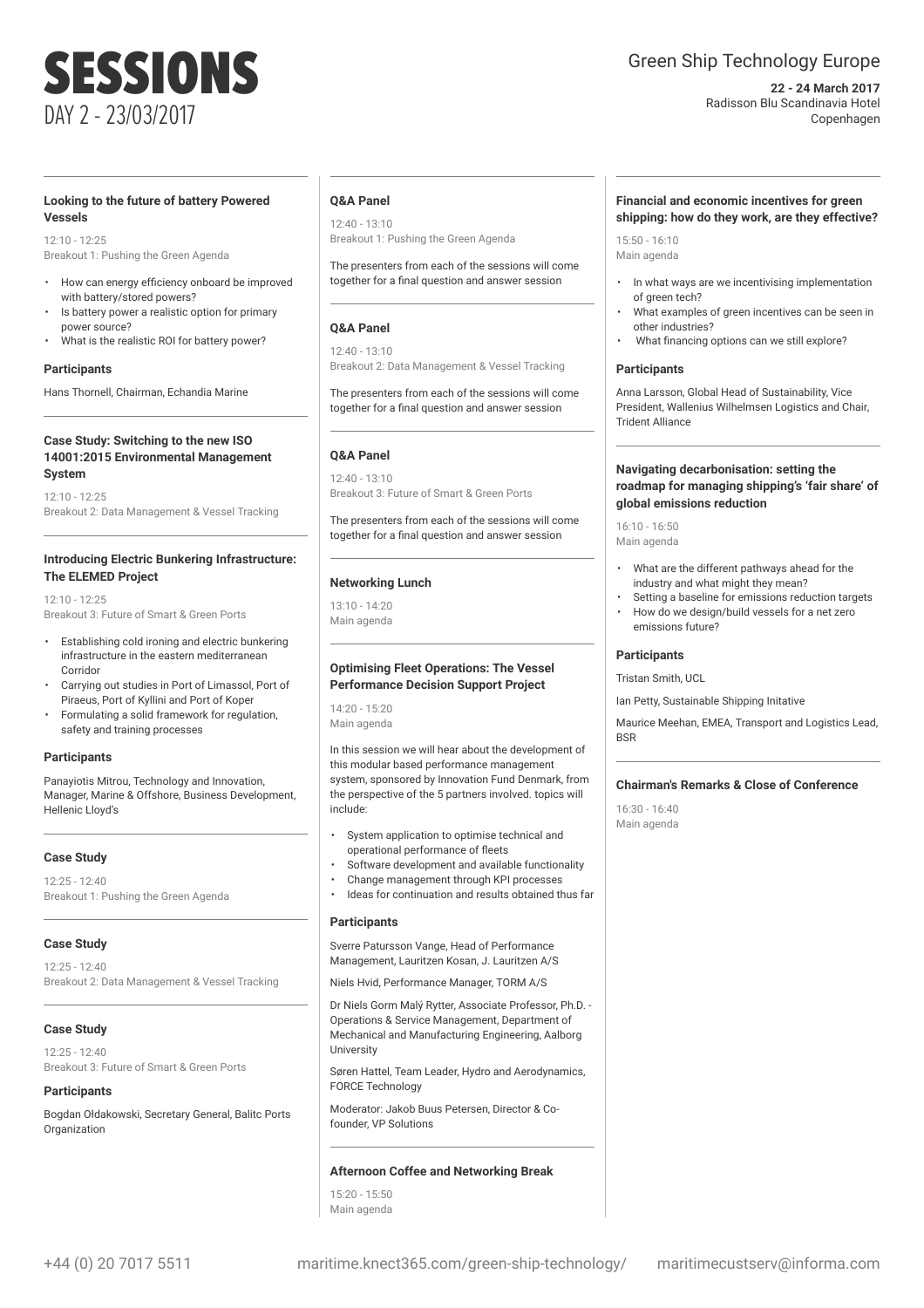## SCHEDULE DAY 2 - 23/03/2017

### Green Ship Technology Europe

**22 - 24 March 2017** Radisson Blu Scandinavia Hotel Copenhagen

| <b>TIME</b> | <b>MAIN AGENDA</b>                             | <b>BREAKOUT 1: PUSHING</b><br><b>THE GREEN AGENDA</b>                                                                                                                                                                                    | <b>BREAKOUT 2: DATA</b><br><b>MANAGEMENT &amp; VESSEL</b><br><b>TRACKING</b>                                                                                                            | <b>BREAKOUT 3: FUTURE OF</b><br><b>SMART &amp; GREEN PORTS</b>                                                                          | <b>STREAM 1: INNOVATION</b><br><b>IN GREEN SHIP DESIGN</b><br><b>AND MARINE</b><br><b>ENGINEERING</b>                                           | <b>STREAM 2: HULL</b><br><b>COATINGS &amp; BIO-FOULING</b><br><b>MANAGEMENT</b>                             |
|-------------|------------------------------------------------|------------------------------------------------------------------------------------------------------------------------------------------------------------------------------------------------------------------------------------------|-----------------------------------------------------------------------------------------------------------------------------------------------------------------------------------------|-----------------------------------------------------------------------------------------------------------------------------------------|-------------------------------------------------------------------------------------------------------------------------------------------------|-------------------------------------------------------------------------------------------------------------|
| 09:00       |                                                |                                                                                                                                                                                                                                          |                                                                                                                                                                                         |                                                                                                                                         | 09:15 - Chairman's Opening<br>and Day 1 Feedback                                                                                                | 09:15 - Chairman's Opening<br>and Day 1 Feedback                                                            |
|             |                                                |                                                                                                                                                                                                                                          |                                                                                                                                                                                         |                                                                                                                                         | 09:25 - Brainstorming session:<br>What will the post 2020 ship<br>look like?                                                                    | 09:25 - How will the Hull and<br><b>Propeller Performance</b><br>standard ISO 19030 operate in<br>practice? |
|             |                                                |                                                                                                                                                                                                                                          |                                                                                                                                                                                         |                                                                                                                                         |                                                                                                                                                 | 09:50 - Case Study: Grimaldi<br>Group's experiences of<br>achieving carbon credits using<br>hull coatings   |
| 10:00       | 10:50 - Morning Coffee and<br>Networking Break |                                                                                                                                                                                                                                          |                                                                                                                                                                                         |                                                                                                                                         | 10:00 - Case study: Design for<br>operation of hybrid technology<br>10:20 - Practical experience<br>with the application of green<br>technology | 10:20 - Controlling and<br>Managing Ships' Biofouling                                                       |
| 11:00       |                                                | 11:35 - Chair's Introduction<br>11:40 - Overcoming financial<br>barriers; ensuring full<br>integration of tech in shipping<br>11:55 - The Green Coastal<br>Shipping Programme: A new<br>way to accelerate the green<br>shift in shipping | 11:35 - Chair's Introduction<br>11:40 - Standardisation of<br>vessel performance data<br>11:55 - Approaches to fuel<br>data collection; are you using<br>remote monitoring effectively? | 11:35 - Chair's Introduction<br>11:40 - The Move to 'Smart'<br>Ports<br>11:55 - How Will Digitisation<br><b>Change Port Operations?</b> |                                                                                                                                                 |                                                                                                             |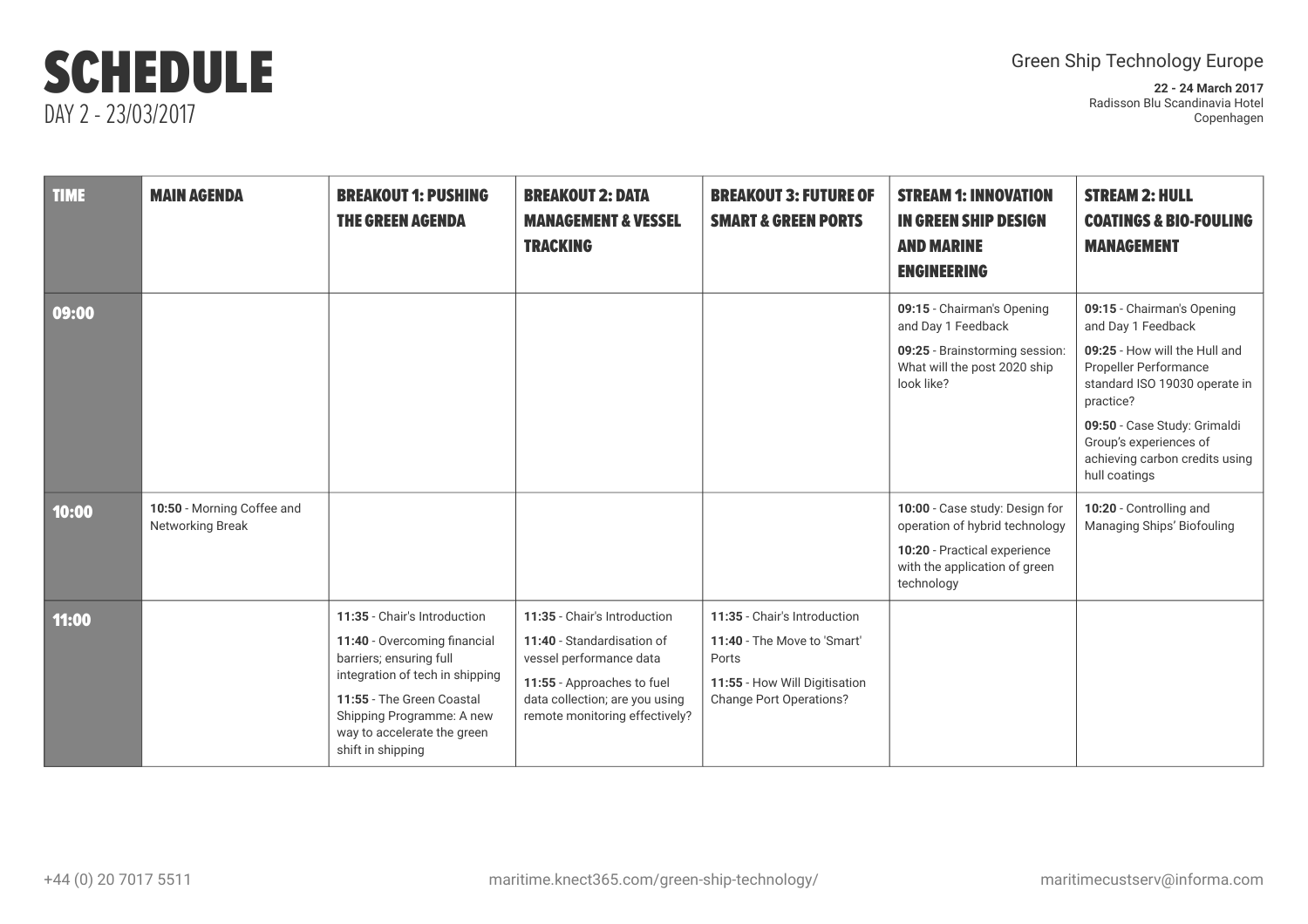## SCHEDULE DAY 2 - 23/03/2017

### Green Ship Technology Europe

**22 - 24 March 2017** Radisson Blu Scandinavia Hotel Copenhagen

| <b>TIME</b> | <b>MAIN AGENDA</b>                                                                                                                                                                            | <b>BREAKOUT 1: PUSHING</b><br><b>THE GREEN AGENDA</b>                                                  | <b>BREAKOUT 2: DATA</b><br><b>MANAGEMENT &amp; VESSEL</b><br><b>TRACKING</b>                                                                       | <b>BREAKOUT 3: FUTURE OF</b><br><b>SMART &amp; GREEN PORTS</b>                                                                    | <b>STREAM 1: INNOVATION</b><br><b>IN GREEN SHIP DESIGN</b><br><b>AND MARINE</b><br><b>ENGINEERING</b> | <b>STREAM 2: HULL</b><br><b>COATINGS &amp; BIO-FOULING</b><br><b>MANAGEMENT</b> |
|-------------|-----------------------------------------------------------------------------------------------------------------------------------------------------------------------------------------------|--------------------------------------------------------------------------------------------------------|----------------------------------------------------------------------------------------------------------------------------------------------------|-----------------------------------------------------------------------------------------------------------------------------------|-------------------------------------------------------------------------------------------------------|---------------------------------------------------------------------------------|
| 12:00       |                                                                                                                                                                                               | 12:10 - Looking to the future of<br>battery Powered Vessels<br>12:25 - Case Study<br>12:40 - Q&A Panel | 12:10 - Case Study: Switching<br>to the new ISO 14001:2015<br><b>Environmental Management</b><br>System<br>12:25 - Case Study<br>12:40 - Q&A Panel | 12:10 - Introducing Electric<br>Bunkering Infrastructure: The<br><b>ELEMED Project</b><br>12:25 - Case Study<br>12:40 - Q&A Panel |                                                                                                       |                                                                                 |
| 13:00       | 13:10 - Networking Lunch                                                                                                                                                                      |                                                                                                        |                                                                                                                                                    |                                                                                                                                   |                                                                                                       |                                                                                 |
| 14:00       | 14:20 - Optimising Fleet<br><b>Operations: The Vessel</b><br>Performance Decision Support<br>Project                                                                                          |                                                                                                        |                                                                                                                                                    |                                                                                                                                   |                                                                                                       |                                                                                 |
| 15:00       | 15:20 - Afternoon Coffee and<br>Networking Break<br>15:50 - Financial and<br>economic incentives for green<br>shipping: how do they work,<br>are they effective?                              |                                                                                                        |                                                                                                                                                    |                                                                                                                                   |                                                                                                       |                                                                                 |
| 16:00       | 16:10 - Navigating<br>decarbonisation: setting the<br>roadmap for managing<br>shipping's 'fair share' of global<br>emissions reduction<br>16:30 - Chairman's Remarks &<br>Close of Conference |                                                                                                        |                                                                                                                                                    |                                                                                                                                   |                                                                                                       |                                                                                 |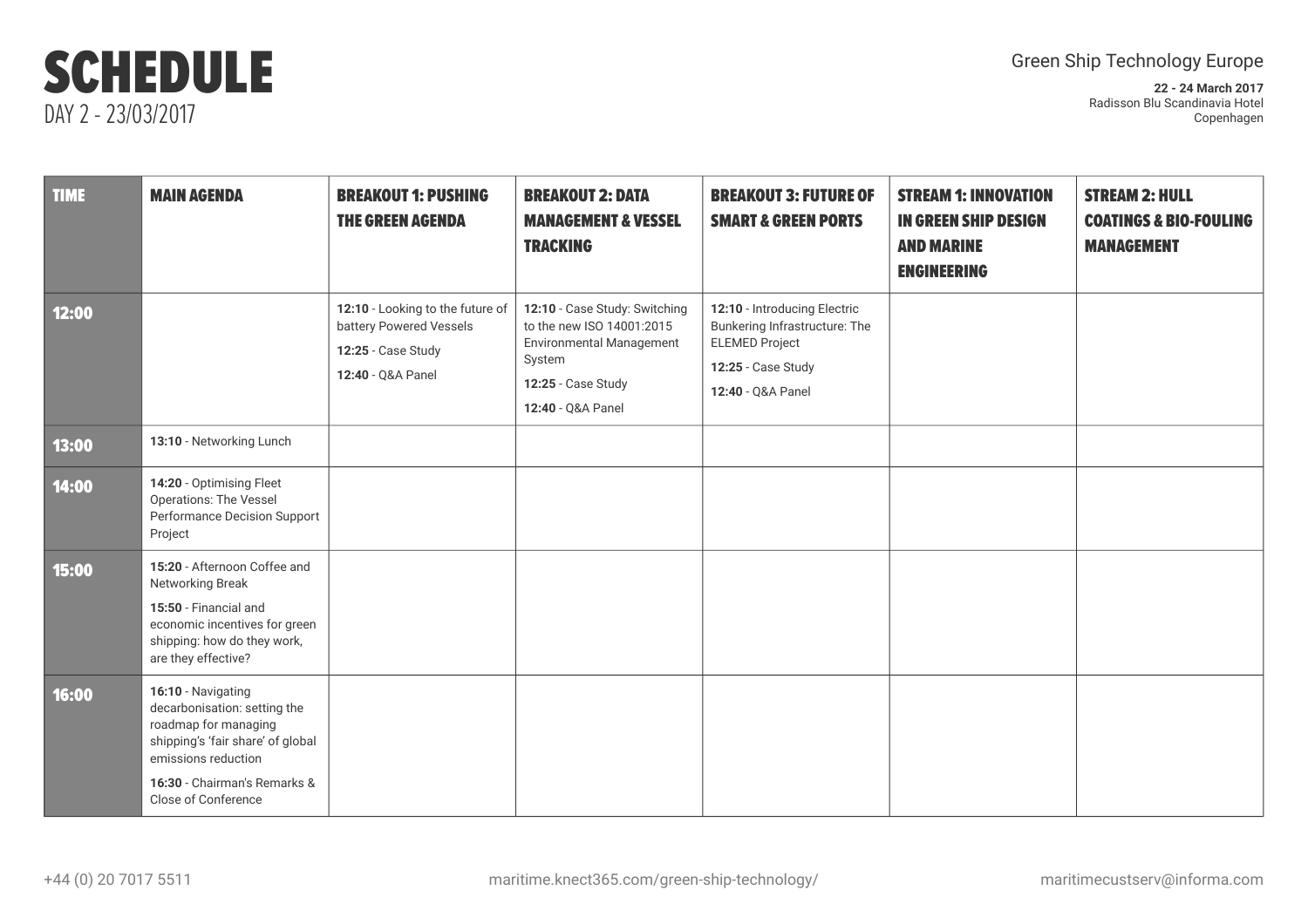# SESSIONS MONITORING & DATA MANAGEMENT WORKSHOP - 24/03/2017

### Green Ship Technology Europe

**22 - 24 March 2017** Radisson Blu Scandinavia Hotel Copenhagen

#### **Chairman's Opening Remarks**

09:30 - 09:35 Main agenda

#### **Participants**

Jakob Buus Petersen, Director & Co-founder, VP Solutions

#### **Discussion Forum**

09:35 - 09:55 Main agenda

- What are our key concerns when it comes to performance monitoring?
- In what ways are we already utilising performance data?
- Where are the gaps in our understanding of data management?

#### **Automatically logged or manually collected data, which is more useful in vessel performance analysis?**

09:55 - 10:25 Main agenda

- Comparison of automatic or manual data collection
- Application in hull performance analysis
- Efficacy in speed-power predictions

#### **Participants**

Ditte Gundermann, Propulsion Dynamics

#### **Shipowner Case Study: Monitoring and analysis to improve vessel performance**

10:25 - 10:55 Main agenda

A look at the performance systems implemented at Kristian Gerhard Jebsen Skipsrederi. Including:

- Hull and fouling
- **Engines**
- Method and purpose

#### **Participants**

Øyvind Monsen, Superintendent/Fleet Performance Analyst, Technology Support Department, Kristian Gerhard Jebsen Skipsrederi AS

#### **Coffee & Networking Break**

10:55 - 11:15 Main agenda

#### **From sensor data to KPIs: the importance of propulsion performance monitoring and energy management**

11:15 - 11:35 Main agenda

- Full scale measurement of propeller thrust
- Comparison to fuel savings and emission reductions
- Translating all propulsion data to measurable KPIs

#### **Participants**

Erik van Ballegooijen, Technical Consultant Hydrodynamics, R&D Team Coordinator, VAF Instruments

#### **Full scale data handling in shipping: a big data solution**

11:35 - 12:05 Main agenda

- Understanding application of big data
- Handling full scale data in ships
- Developing a marine engine centred data flow path

#### **Participants**

Lokukaluge Prasad Perera, Research Scientist, Norwegian Marine Technology Research Institute (MARINTEK), Maritime Energy Systems

#### **Alternative approaches to monitoring: utilising a 'Digital Twin'**

12:05 - 12:45 Main agenda

- Implementing a novel vessel performance model • Application under anonymous wind, wave, draft
- and trim conditions
- Use in weather routing and other operational simulations

#### **Participants**

Ando Hideyuki, Senior General Manager, Monohakobi Technology Institute, NYK Line

#### **Lunch**

12:45 - 13:45 Main agenda

#### **Easing reporting requirements with EU/IMO MRVs**

13:45 - 14:25 Main agenda

- Expectations for reporting requirements under EU and IMO
- Preparing for data collection, what is required?
- Benefits of implementing a performance monitoring system

#### **Participants**

Christian Suhr, Managing Director, Ahrenkiel Shipmanagement

#### **Case Study: DFDS' preparation of a monitoring plan**

14:25 - 15:05 Main agenda

#### **Coffee & Networking Break**

15:05 - 15:25 Main agenda

#### **Working Group – Preparing for EU MRV**

15:25 - 16:25 Main agenda

- Factors to consider when generating a monitoring plan
- Overview of the Commissions Monitoring Template
- Insight from the European Sustainable Shipping Forum (ESSF)

#### **Participants**

Julien Dufour, CEO, Verifavia

#### **Chairman's Final Comments and Close of Workshop**

16:25 - 16:35 Main agenda